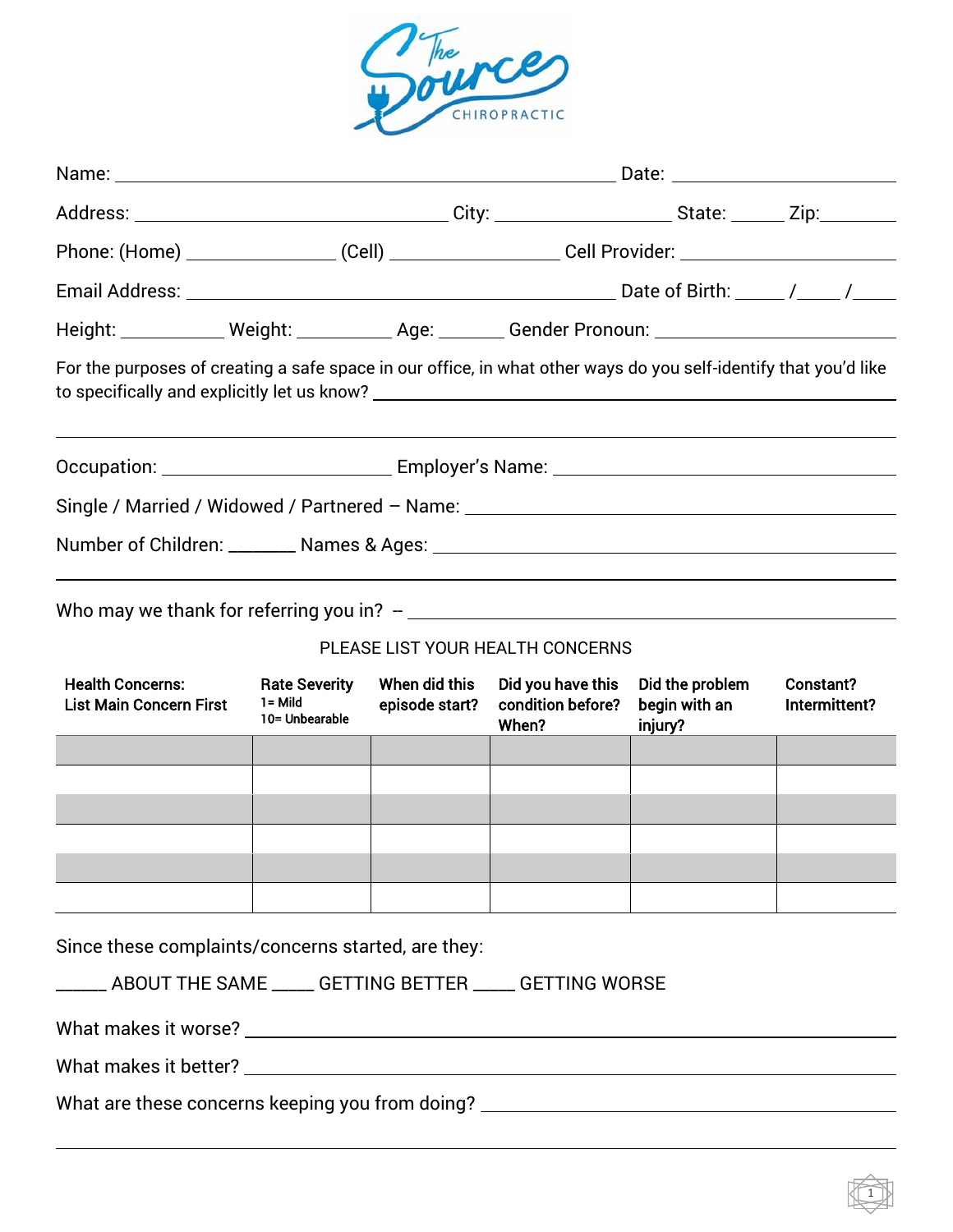|  | Have you seen any other doctors/ health providers for this condition? |  |
|--|-----------------------------------------------------------------------|--|
|  | Chiropractor ____________ Medical Doctor ___________ Other            |  |
|  | If so, WHO & WHEN: $\qquad \qquad$                                    |  |
|  |                                                                       |  |
|  |                                                                       |  |

List all MEDICATIONS/SUPPLEMENTS you are currently taking or have taken during this pregnancy:

## Pregnancy & Fertility History:

| Any fertility issues or treatments? | Yes.       | No.  | If yes, please explain:    |
|-------------------------------------|------------|------|----------------------------|
| Do you smoke?                       | <b>Yes</b> | No   | If yes, how many per week? |
| Do you drink?                       | Yes.       | - No | If yes, how many per week? |
| Do you exercise?                    | Yes.       | . No | If yes, please explain:    |
| Any illnesses during pregnancy?     | <b>Yes</b> | No.  | If yes, please explain:    |
| Any ultrasounds?                    | Yes.       | No   | If yes, please explain:    |

Please explain any notable episodes of mental or physical stress during your pregnancy:

Please explain any other concerns or notable remarks about your child's conception or pregnancy:

Any complications in previous pregnancies or deliveries?